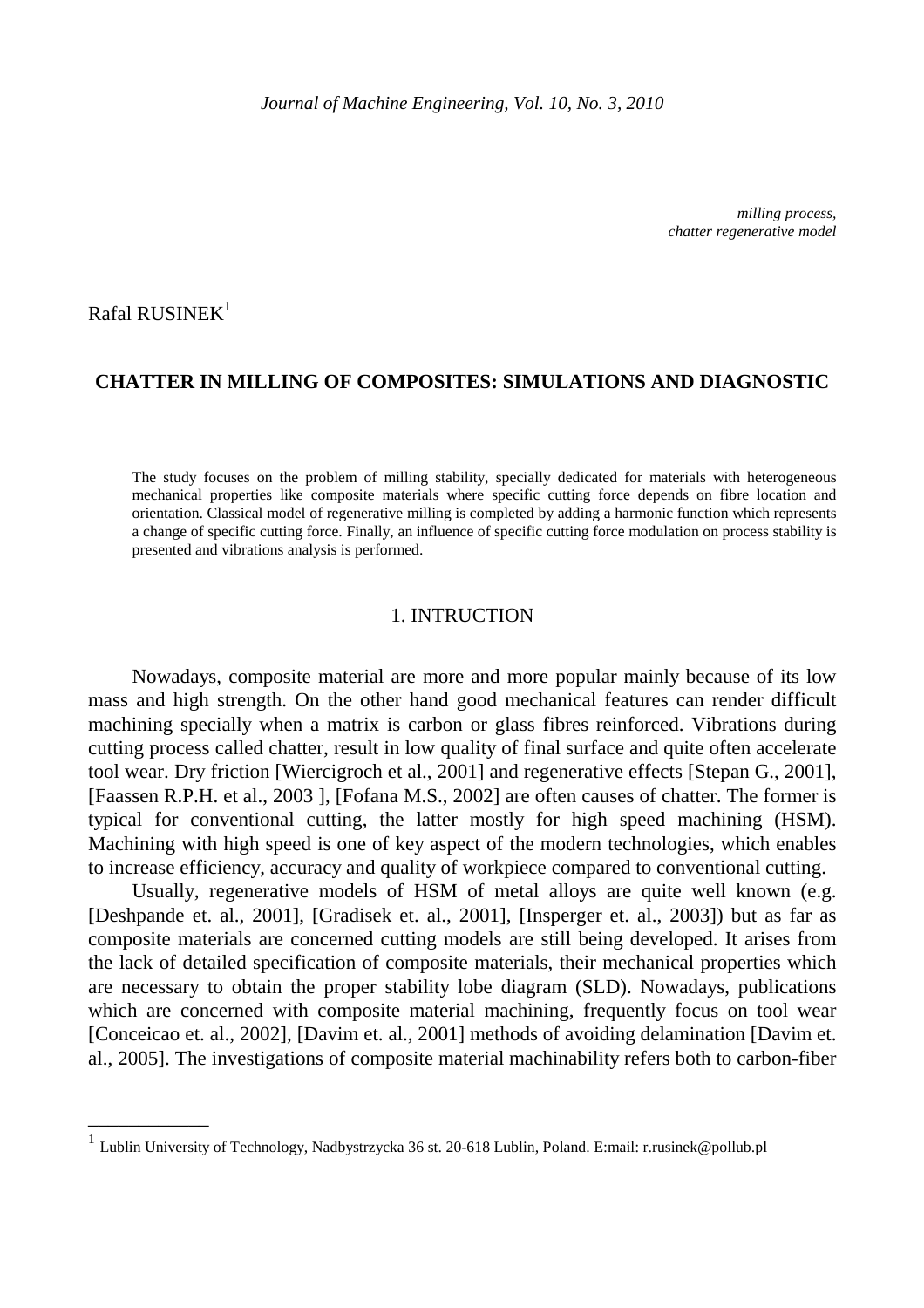or glass-fiber reinforced materials [Davim et. al., 2004], [Langella et. al., 2005], [Ramulu et. al., 2003] and metal matrix composites [Zhu et. al., 2005].

As far as tool wear is concerned, diamond tools are the most suitable for use in finishing turning of carbon-carbon composite. In rough turning, the carbide tools can be used but with some restrictions parameters. Tool flank wear is the least for high speed cutting, in the range from 500 to 800 m/min [Ferreira et al., 2001]. One of interesting approaches is presented in [Ramulu et. al., 2003] where the effect of fibre orientation on the normalized frequency spectrum in orthogonal cutting glass fibre reinforced polyester (GFRP) is analysed.

Thus, taking into account achievements in this field, there is a lack of comprehensive study of modelling of composite materials cutting. Therefore, this paper proposes a simple 1 degree of freedom (1DOF) model but adjusted to composite materials such as Glass Fibre Reinforced Polymer (GFRP) or Carbon Fibre Reinforced Polymer (CFRP). With help of the model, stability diagrams are performed and next analysis of vibrations is done.

## 2. MODELLING OF MILLING

Here, one degree of freedom (1DOF) regenerative model of EPMC-CF milling is developed on the basis of paper [Insperger et. al., 2003]. A tool is modeled as 1DOF oscillator (Fig. 1a) with undamped natural frequency  $\omega_0 = \sqrt{k/m}$ , where *k* is the stiffness, *m* is the reduced mass of tool and *c* denotes the damping coefficient. The tool rotates with the constant angular velocity  $\Omega$  (or rotational speed  $n=30\Omega/\pi$ ) and cuts workpiece which moves with velocity  $f_t$  (feed per tooth). The cutting force acting on the active  $j$ -tooth can be taken apart on the tangential  $(F_{it})$  and normal  $(F_{in})$  component:

$$
F_{ij} = K_i a_p h_j^{\kappa}
$$
  
\n
$$
F_{nj} = K_n a_p h_j^{\kappa}
$$
\n(1)

where  $K_t$  and  $K_n$  are specific cutting force, usually estimated that  $K_n = 0.3 K_t$ , [Insperger et. al., 2003]  $a_p$  is the depth of cut. The chip thickness  $h_j$  is described as static by equation:

$$
h_j = f_t \sin \varphi_j \tag{2}
$$

where,  $\varphi_j$  is the rotation angle of tooth *j*, that means the angular tool position  $\varphi_j$  can be expressed by angular velocity  $\Omega$ , the angle between two subsequent teeth  $\vartheta = 2\pi / z$ , (*z* is number of teeth of the cutter):

$$
\varphi_j = \Omega t + j \vartheta, \qquad j = 0, 1, \dots, z - 1 \tag{3}
$$

Dynamic chip thickness, when the regenerative effect is added, can be expressed:

$$
h_j = (f_t + x(t) - x(t - \tau))\sin\varphi_j \tag{4}
$$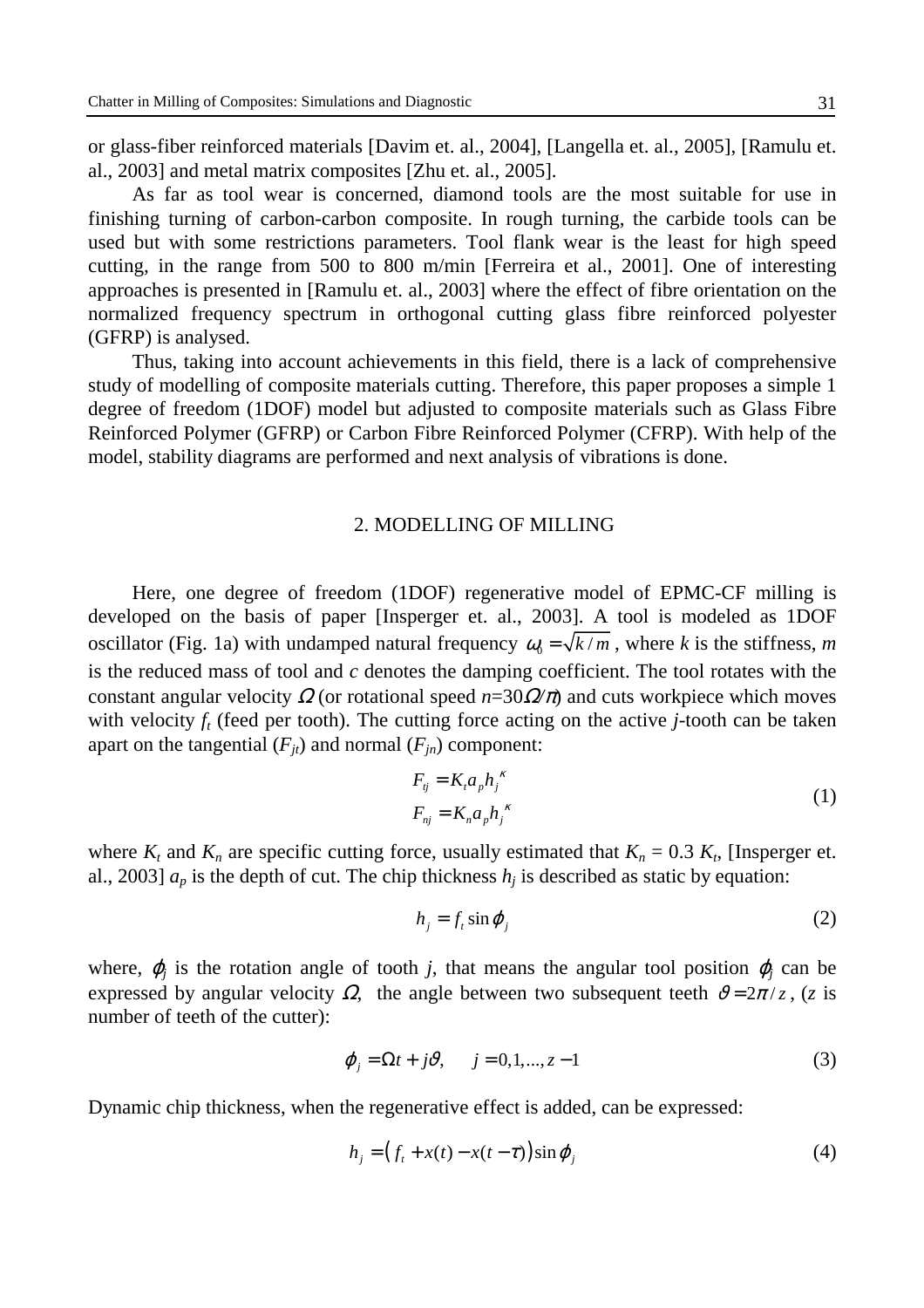where  $f_t$  is the feed per tooth,  $\tau = \frac{2}{\tau}$ *z*  $\tau = \frac{2\pi}{\sqrt{2}}$  $\Omega$ is the tooth pass period.



Fig. 1. One degree of freedom model of regenerative milling (a); Change of specific cutting force  $K_t$  (b)

The coefficient  $\kappa$  is used in various papers and its value is estimated between 0.75 and 0.9. Then, the cutting force *F* acting on *j*-th tooth in the *x* direction is described as follows:

$$
F_j = (F_{nj} \sin \varphi_j + F_{ij} \cos \varphi_j) g_j \tag{5}
$$

 $g_j$  is equal to *1* if the *j*-th tooth is active and *0* if it is not or when the chip thickness  $h_j$  is negative. The tooth is in cut if  $\varphi_s \leq \varphi_j \leq \varphi_e$ , where  $\varphi_s$  and  $\varphi_e$  are the start and exit angles, respectively. This function for the radial depth of cut  $(a_e)$  equals half the tool diameter  $(a_e = 6$  mm) is given by:

$$
g_j = H(\sin\varphi_j) \cdot H(\cos\varphi_j - \cos\varphi_e) \tag{6}
$$

For all teeth equation (5) takes form:

$$
F = \sum_{j=1}^{z} \left( F_{nj} \sin \varphi_j + F_{ij} \cos \varphi_j \right) g_j \tag{7}
$$

Differential equation of motion for 1DOF model presented in Fig.1a can be written as:

$$
m\ddot{x} + c\dot{x} + kx = F \tag{8}
$$

Periodically change of cutting force, observable in some papers (e.g. [Rusinek 2010]), during cutting of materials reinforced by glass or carbon fibers results from the change of active cutting edge number but, if we assume that the workpiece is heterogeneous some change of specific cutting force is also possible. The specific cutting force considerably depends on fiber orientation as well. In that case, it can be assumed that tool motion is not rectilinear. Then, relative fiber position in relation to feed direction varies during machining.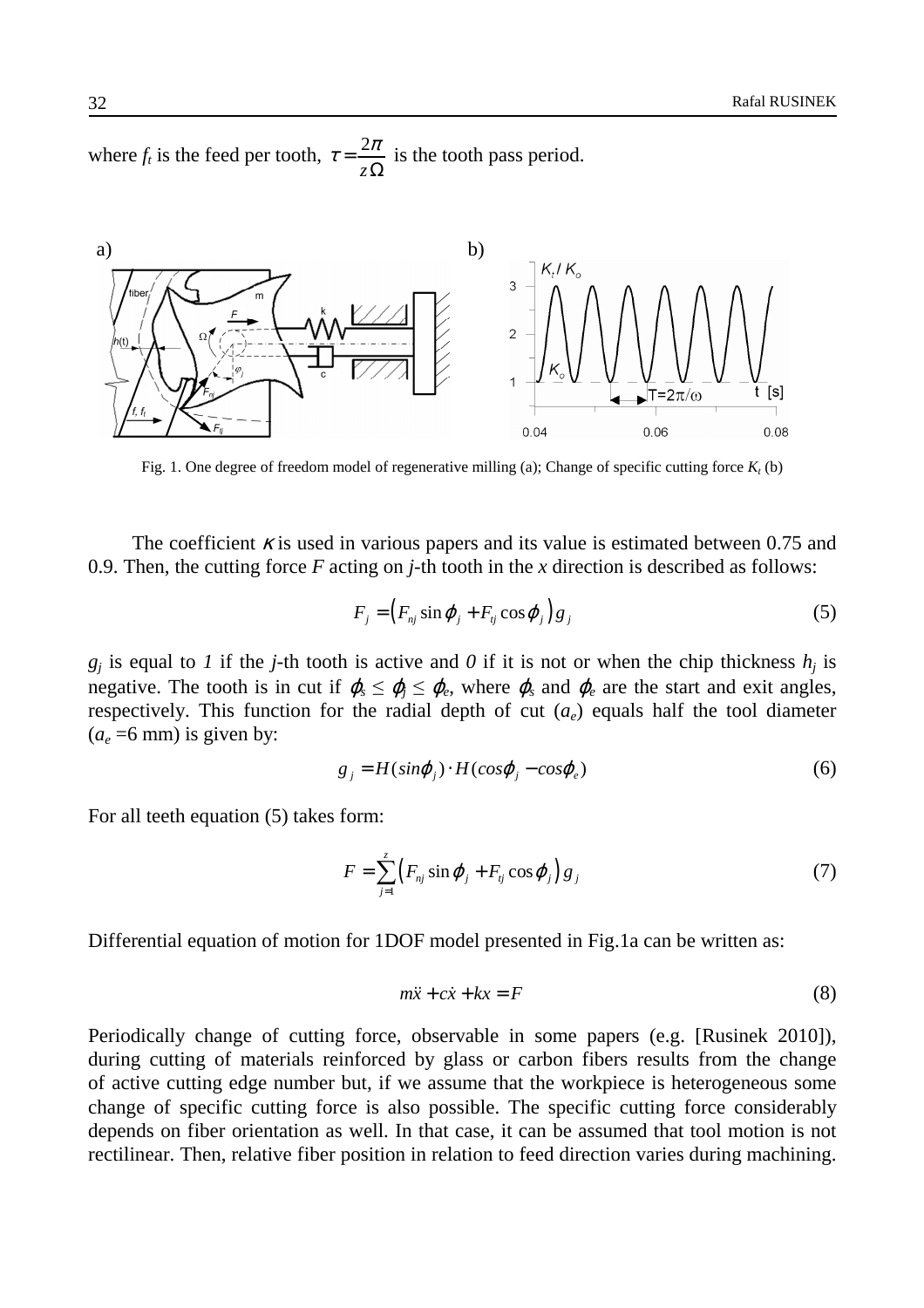That can produce specific cutting force modulations (Fig. 1b), therefore in this study the specific cutting force  $K_t$  may be expressed as a simple harmonic function:

$$
K_t = K_o (b + \sin \omega t) \tag{9}
$$

where: frequency  $\omega$  denotes angular frequency of specific cutting force, *b* is a constant (*b*=2) and  $K_0$  is a minimal specific cutting force. The influence of parameter  $\omega$  will be comprehensively analyzed in further section.

### 3. MILLING STABILITY

In this section, the model of milling process proposed in the previous section is used for the purpose of stability analysis which is performed in high speed machining (HSM) conditions (1 krpm<*n*<20 krpm). The differential equation (8) describes the dynamics of the system presented in Fig. 1a. The equation of motion is solved with the help of Matlab – Simulink package using parameters as follows:  $m = 2.586$ kg,  $k = 2.2 \times 10^6$  N/m,  $c = 18.13$ Ns/m,  $K_o = 1.9 \times 10^8$  N/m<sup>1+k</sup>,  $f_t = 0.05$  mm,  $\kappa = 0.8$ ,  $j = 1$ ,  $a_e = 6$  mm. Rotational speed (*n*) and axial depth of cut  $(a_p)$  are parameters which are analyzed. The method of  $4<sup>th</sup>$  order Runge – Kutta is used for numerical integration. For ease of numerical computations, we have replaced the discontinuous Heaviside function H(.) in Eg. (6) by their smooth approximations using the function given by:  $H(x) = 1/(1 + e^{-\sigma x})$ , where  $\sigma$  is a large number; in our computation we assume  $\sigma = 500$ .

As a stability criteria during numerical simulations a critical value of vibrations amplitude is applied. When vibrations amplitude is greater than  $A_{cr} = 5$  mm the process is classified as unstable. On the basis of simulations results the stability lob diagrams (SLD) is created for three cases. First, when the specific cutting force  $K_o = K_t$ , ( $\omega = 0$ , Fig. 2) next for slow change of specific cutting force ( $\omega$ =10 $\pi$  rad/s, Fig. 3) and fast change ( $\omega$ =100 $\pi$  rad/s, Fig. 4) which does not have practical application but is an interesting case for theoretical investigation. The shaded areas on SLD mean unstable region. For classical approach  $K_o = K_t$ , (Fig. 2) the unstable lobs are narrower than in the case of the specific cutting force change, what is more the critical depth of cut for  $K_o = K_t$  has higher value (about 1mm). Thus, additional modulation of specific cutting force destabilize the process because of bigger specific cutting force. When the period of change *T* is long enough (slow change of  $K_t$ , Fig. 3) vibrations can rise significantly in the time. While, for bigger  $\omega$  (short period *T*) the unstable lobs are smaller in comparison with previous case. Generally, the cutting force modulation increases the instability region specially when modulation frequency is relatively small. That may have big meaning during milling materials like composites that have various strength properties (specific cutting force) in different directions.

Looking at the phase portraits (Fig. 5) obtained for unstable cutting (a, c) and stable (b, d) it can be noticed that vibrations in unstable (shaded) region have huge amplitude and are quasi-periodic while, for cutting parameters which are placed in stable regions, vibrations usually are sub-harmonic. This observation can be useful to cutting process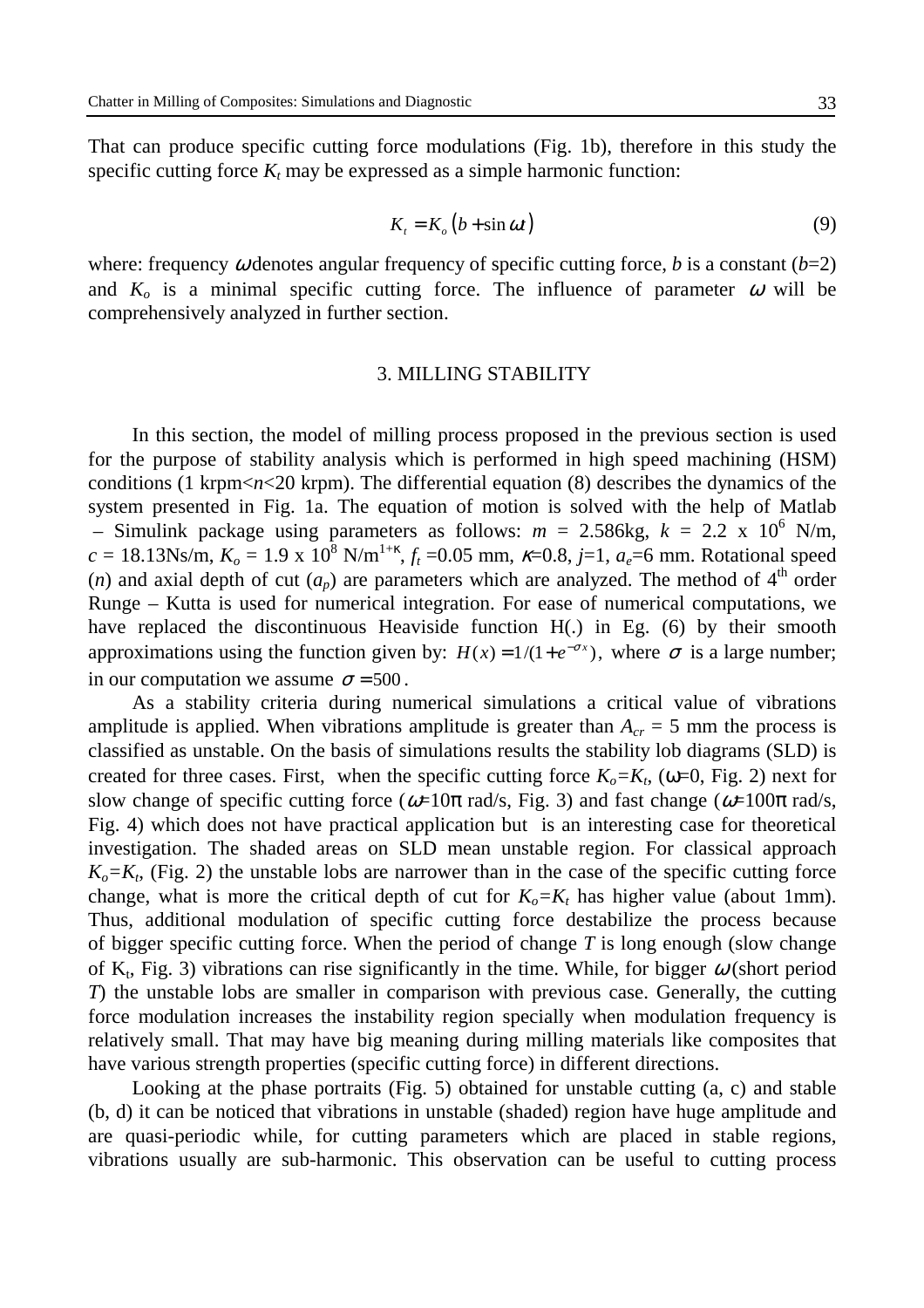control. A control system could analyse kid of vibrations and decide whether process is stable or not, if not a controller should change cutting parameters.



Fig. 2. Stability lobs diagram for specific cutting force  $K_o = K_t (\omega = 0)$ 



Fig. 3. Stability lobs diagram for changing specific cutting force with frequency  $\omega=10\pi$ 



Fig. 4. Stability lobs diagram for changing specific cutting force with frequency  $\omega=100\pi$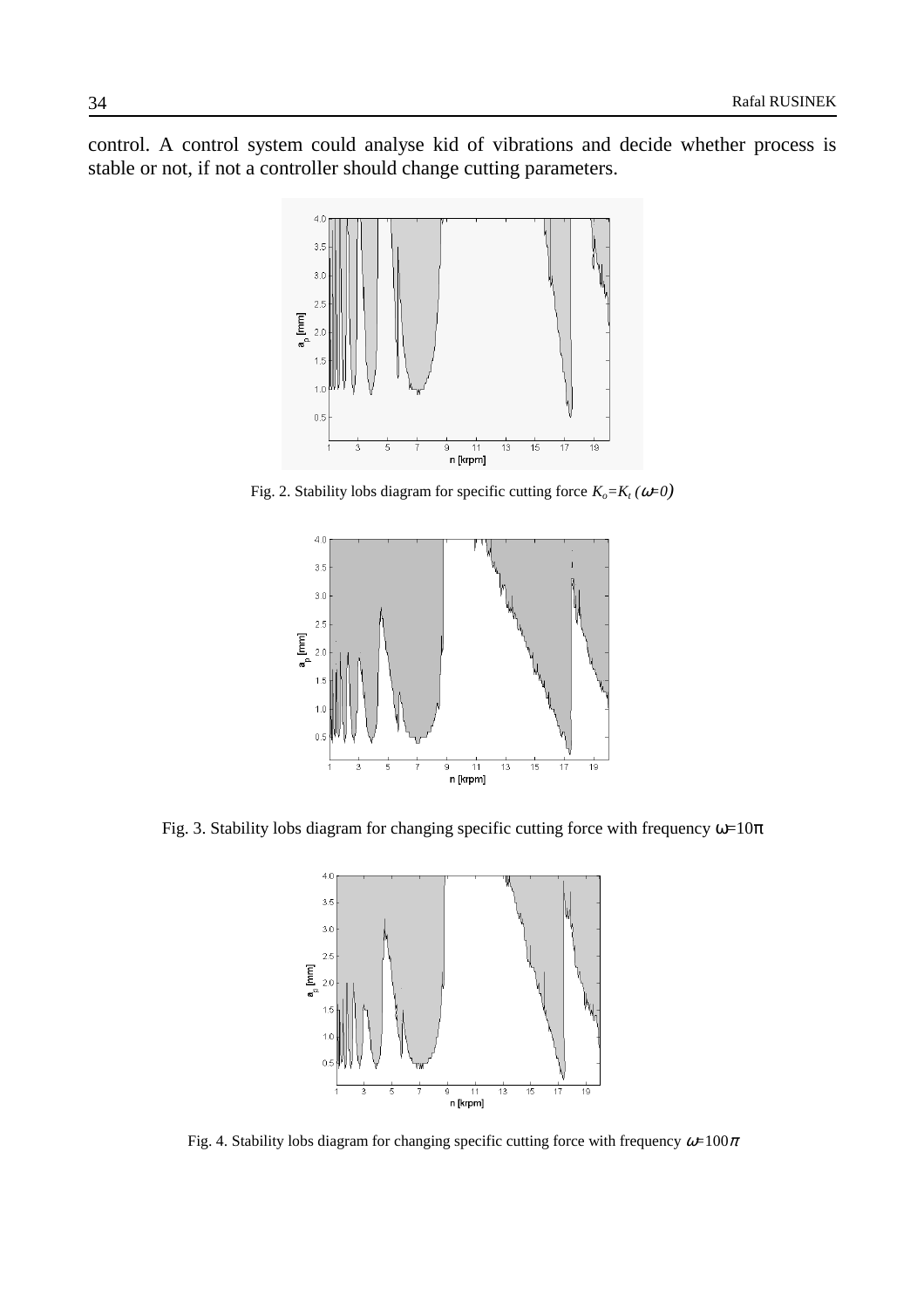

Fig. 5. Phase portraits for unstable milling (a, c) and stable milling (b, d). Cutting parameters: a) *n*=7 krpm, *ap*=2 mm ω=0; b) *n*=14 krpm, *ap*=2 mm ω=0; c) *n*=7 krpm, *ap*=2 mm ω=100π; 4) *n*=14 krpm, *ap*=2 mm ω=100π

#### 4. CONCLUSIONS

The study presents the problem of milling materials which are heterogeneous or have changeable resistance during cutting. Classical regenerative one degree of freedom model is modified by adding specific cutting force modulation. This modulation can be a source of additional instability in the system that is visible in the stability lobs diagram. Interestingly, the instability depends naturally on the specific cutting force magnitude and also on its frequency. The slow change of the specific cutting force is more dangerous than fast one. Analysis of vibrations reveals that process instabilities can be identify on the basis of phase portraits of displacement. In the future work author plan to introduce recurrence plots technique to find efficient method for instabilities detection and for milling process stabilizing.

#### ACKNOWLEDGMENTS

*Financial support of Structural Funds in the Operational Programme - Innovative Economy (IE OP) financed from the European Regional Development Fund - Project No POIG.0101.02-00-015/08 is gratefully acknowledged.*